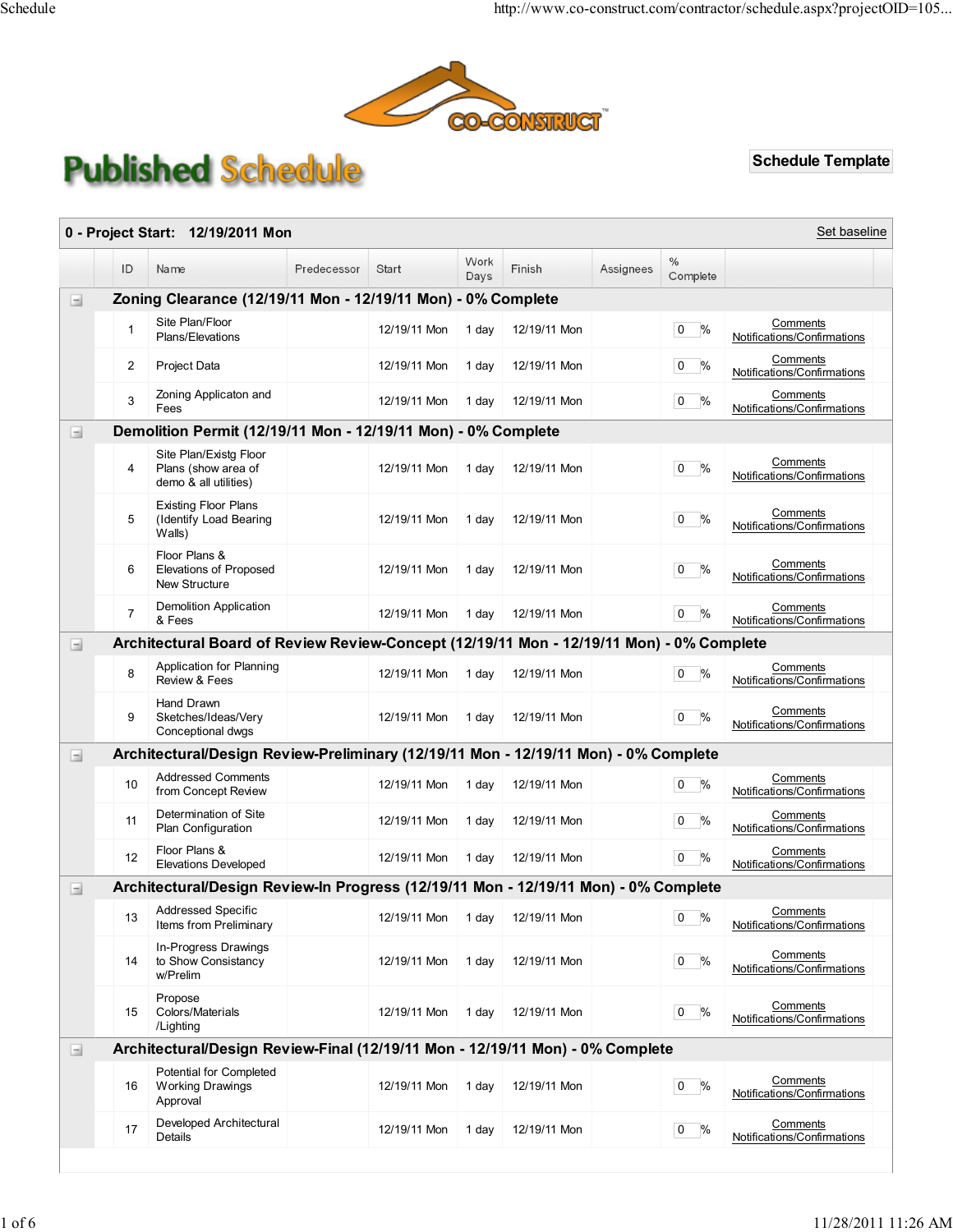|                                       | ID              | Name                                                                                       | Predecessor | Start        | Work<br>Days | Finish       | Assignees | $\frac{0}{0}$<br>Complete       |                                                                                                           |
|---------------------------------------|-----------------|--------------------------------------------------------------------------------------------|-------------|--------------|--------------|--------------|-----------|---------------------------------|-----------------------------------------------------------------------------------------------------------|
|                                       | 18              | Final Color/Material<br>/Lighting/Roofing<br>/Windows                                      |             | 12/19/11 Mon | 1 day        | 12/19/11 Mon |           | $\frac{0}{0}$<br>$\overline{0}$ | Comments<br>Notifications/Confirmations                                                                   |
|                                       | 19              | Specific Cover Sheet to<br><b>Ensure Consistancy</b><br>w/Prelim is Req'd                  |             | 12/19/11 Mon | 1 day        | 12/19/11 Mon |           | %<br>0                          | Comments<br>Notifications/Confirmations                                                                   |
| $\equiv$                              |                 | Architectural/Design Review-Review After Final (12/19/11 Mon - 12/19/11 Mon) - 0% Complete |             |              |              |              |           |                                 |                                                                                                           |
|                                       | 20              | Submit Supplemental<br>Application                                                         |             | 12/19/11 Mon | 1 day        | 12/19/11 Mon |           | $\frac{0}{0}$<br>$\overline{0}$ | Comments<br>Notifications/Confirmations                                                                   |
|                                       | 21              | Submitt all Revised<br>Plans and Supporting<br>Documentation                               |             | 12/19/11 Mon | 1 day        | 12/19/11 Mon |           | %<br>0                          | Comments<br>Notifications/Confirmations                                                                   |
|                                       | 22              | Fees-Submit<br>Appropriate Fees                                                            |             | 12/19/11 Mon | 1 day        | 12/19/11 Mon |           | $\frac{0}{0}$<br>$\overline{0}$ | Comments<br>Notifications/Confirmations                                                                   |
|                                       |                 |                                                                                            |             |              |              |              |           |                                 | Architectural/Design Review-Consent Calendar (instead of "Full Board") (12/19/11 Mon - 12/19/11 Mon) - 0% |
| $\begin{array}{c} \hline \end{array}$ | <b>Complete</b> |                                                                                            |             |              |              |              |           |                                 |                                                                                                           |
|                                       | 23              | Submit Application for<br>Minor Changes to<br><b>Existing Buildings</b>                    |             | 12/19/11 Mon | 1 day        | 12/19/11 Mon |           | $\frac{0}{0}$<br>0              | Comments<br>Notifications/Confirmations                                                                   |
|                                       | 24              | Prepare and Submit<br>Supporting<br>Documentation                                          |             | 12/19/11 Mon | 1 day        | 12/19/11 Mon |           | $\frac{0}{0}$<br>0              | Comments<br>Notifications/Confirmations                                                                   |
|                                       | 25              | Single Board Member<br>Preliminary Approval                                                |             | 12/19/11 Mon | 1 day        | 12/19/11 Mon |           | $\%$<br>$\overline{0}$          | Comments<br>Notifications/Confirmations                                                                   |
|                                       | 26              | Submit Appropriate<br>Fees                                                                 |             | 12/19/11 Mon | 1 day        | 12/19/11 Mon |           | $\frac{0}{0}$<br>0              | Comments<br>Notifications/Confirmations                                                                   |
|                                       | 27              | <b>Full Board Final</b><br>Approval                                                        |             | 12/19/11 Mon | 1 day        | 12/19/11 Mon |           | $\%$<br>0                       | Comments<br>Notifications/Confirmations                                                                   |
| $\begin{array}{c} \hline \end{array}$ |                 | Construction Permit (12/19/11 Mon - 12/19/11 Mon) - 0% Complete                            |             |              |              |              |           |                                 |                                                                                                           |
|                                       | 28              | <b>Architectural Plans</b>                                                                 |             | 12/19/11 Mon | 1 day        | 12/19/11 Mon |           | $\frac{0}{0}$<br>0              | Comments<br>Notifications/Confirmations                                                                   |
|                                       | 29              | Soils Report                                                                               |             | 12/19/11 Mon | 1 day        | 12/19/11 Mon |           | $\frac{0}{0}$<br>0              | Comments<br>Notifications/Confirmations                                                                   |
|                                       | 30              | <b>Civil Engineering Plans</b>                                                             |             | 12/19/11 Mon | 1 day        | 12/19/11 Mon |           | $\frac{0}{0}$<br>0              | Comments<br>Notifications/Confirmations                                                                   |
|                                       | 31              | <b>Structural Plans/Details</b><br>/Calcs                                                  |             | 12/19/11 Mon | 1 day        | 12/19/11 Mon |           | $0\%$                           | Comments<br>Notifications/Confirmations                                                                   |
|                                       | 32              | Mechanical<br>Plans/Details/Calcs                                                          |             | 12/19/11 Mon | 1 day        | 12/19/11 Mon |           | $0\frac{9}{6}$                  | Comments<br>Notifications/Confirmations                                                                   |
|                                       | 33              | <b>Electrical Plans/Details</b><br>/Calcs                                                  |             | 12/19/11 Mon | 1 day        | 12/19/11 Mon |           | %<br>$\overline{0}$             | Comments<br>Notifications/Confirmations                                                                   |
|                                       | 34              | Landscape Plan and<br><b>Irrigation Data</b>                                               |             | 12/19/11 Mon | 1 day        | 12/19/11 Mon |           | %<br>$\overline{0}$             | Comments<br>Notifications/Confirmations                                                                   |
|                                       | 35              | T-24 Energy<br>Compliance/Mandatory<br>Measures/Lighting                                   |             | 12/19/11 Mon | 1 day        | 12/19/11 Mon |           | $\frac{0}{0}$<br>0              | Comments<br>Notifications/Confirmations                                                                   |
|                                       | 36              | Truss Layout and Calc<br>Package                                                           |             | 12/19/11 Mon | 1 day        | 12/19/11 Mon |           | %<br>$\overline{0}$             | Comments<br>Notifications/Confirmations                                                                   |
|                                       | 37              | CDF Review (Separate<br>Application)                                                       |             | 12/19/11 Mon | 1 day        | 12/19/11 Mon |           | $\frac{9}{6}$<br>$\overline{0}$ | Comments<br>Notifications/Confirmations                                                                   |
|                                       | 38              | <b>Submittal Fees</b>                                                                      |             | 12/19/11 Mon | 1 day        | 12/19/11 Mon |           | %<br>$\overline{0}$             | Comments<br>Notifications/Confirmations                                                                   |
|                                       | 39              | <b>School Fees</b>                                                                         |             | 12/19/11 Mon | 1 day        | 12/19/11 Mon |           | %<br>$\overline{0}$             | Comments<br>Notifications/Confirmations                                                                   |
|                                       | 40              | <b>Public Work Fees</b>                                                                    |             | 12/19/11 Mon | 1 day        | 12/19/11 Mon |           | %<br>$\overline{0}$             | Comments<br>Notifications/Confirmations                                                                   |
|                                       | 41              | <b>Plan Review Comments</b><br>and Resubmittal                                             |             | 12/19/11 Mon | 1 day        | 12/19/11 Mon |           | %<br>$\overline{0}$             | Comments<br>Notifications/Confirmations                                                                   |
| Ξ                                     |                 | Grading Permit and Drainage (12/19/11 Mon - 12/19/11 Mon) - 0% Complete                    |             |              |              |              |           |                                 |                                                                                                           |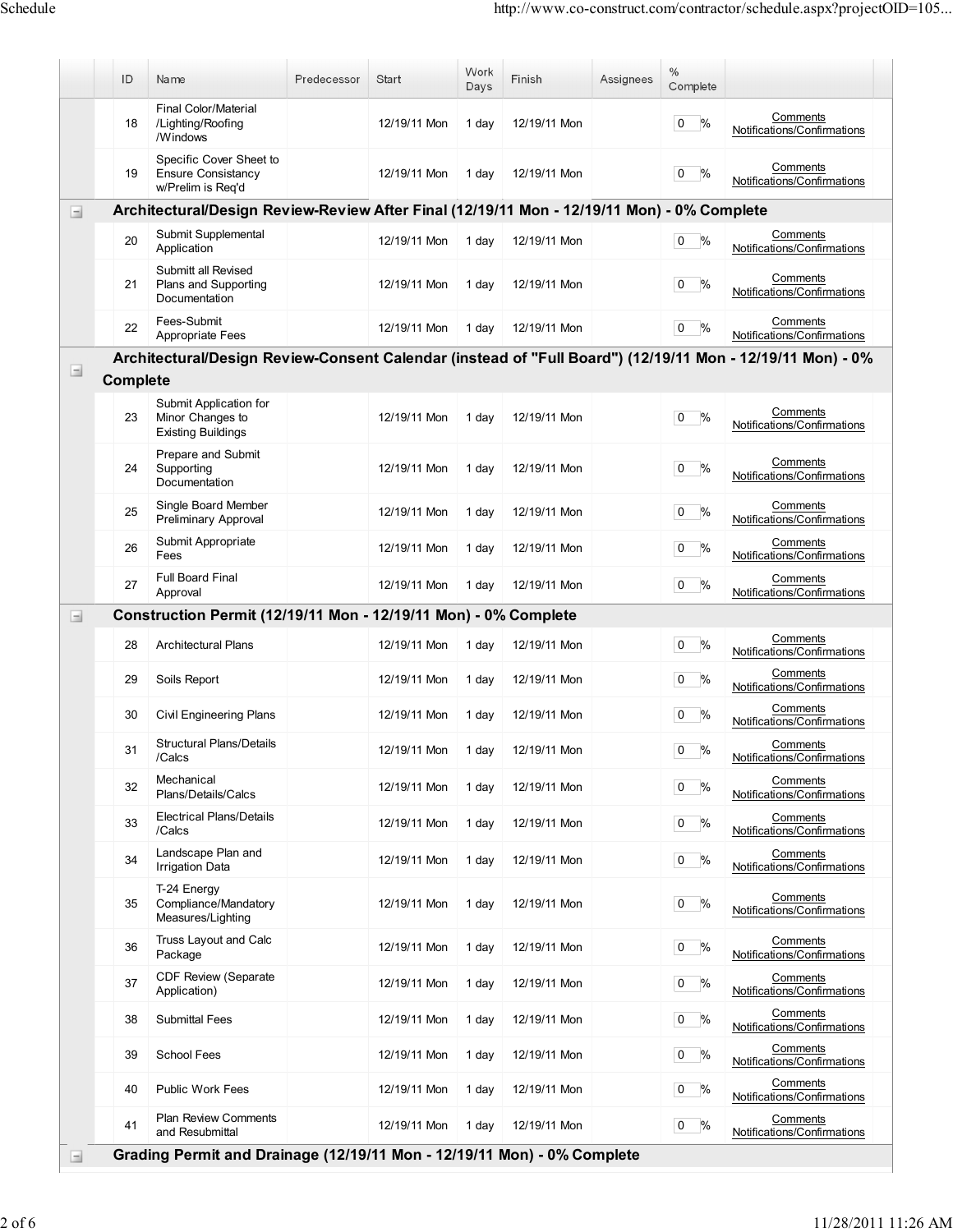|                                       | ID | Name                                                               | Predecessor | Start        | Work<br>Days | Finish       | Assignees | $\%$<br>Complete                |                                         |
|---------------------------------------|----|--------------------------------------------------------------------|-------------|--------------|--------------|--------------|-----------|---------------------------------|-----------------------------------------|
|                                       | 42 | Site Plan                                                          |             | 12/19/11 Mon | 1 day        | 12/19/11 Mon |           | %<br>$\overline{0}$             | Comments<br>Notifications/Confirmations |
|                                       | 43 | Grading/Drainage Plan<br>and Calcs                                 |             | 12/19/11 Mon | 1 day        | 12/19/11 Mon |           | $\overline{0}$<br>%             | Comments<br>Notifications/Confirmations |
|                                       | 44 | Soils Report                                                       |             | 12/19/11 Mon | 1 day        | 12/19/11 Mon |           | $\frac{9}{6}$<br>$\overline{0}$ | Comments<br>Notifications/Confirmations |
|                                       | 45 | Submitt Application and<br>Fees                                    |             | 12/19/11 Mon | 1 day        | 12/19/11 Mon |           | $\%$<br>$\overline{0}$          | Comments<br>Notifications/Confirmations |
| $\begin{array}{c} \hline \end{array}$ |    | Encroachment Permit (12/19/11 Mon - 12/19/11 Mon) - 0% Complete    |             |              |              |              |           |                                 |                                         |
|                                       | 46 | Encroachment<br>Application                                        |             | 12/19/11 Mon | 1 day        | 12/19/11 Mon |           | %<br>$\overline{0}$             | Comments<br>Notifications/Confirmations |
|                                       | 47 | <b>Submittal Fees</b>                                              |             | 12/19/11 Mon | 1 day        | 12/19/11 Mon |           | %<br>$\overline{0}$             | Comments<br>Notifications/Confirmations |
|                                       | 48 | Plans                                                              |             | 12/19/11 Mon | 1 day        | 12/19/11 Mon |           | $\%$<br>$\overline{0}$          | Comments<br>Notifications/Confirmations |
|                                       | 49 | Calculations (Ex.<br>Hydrology)                                    |             | 12/19/11 Mon | 1 day        | 12/19/11 Mon |           | $\%$<br>$\overline{0}$          | Comments<br>Notifications/Confirmations |
|                                       | 50 | <b>CEQA Documentation</b>                                          |             | 12/19/11 Mon | 1 day        | 12/19/11 Mon |           | $\overline{0}$<br>%             | Comments<br>Notifications/Confirmations |
| $\Box$                                |    | Fire Sprinkler Permit (12/19/11 Mon - 12/19/11 Mon) - 0% Complete  |             |              |              |              |           |                                 |                                         |
|                                       | 51 | Fire Sprinker Plans                                                |             | 12/19/11 Mon | 1 day        | 12/19/11 Mon |           | %<br>$\overline{0}$             | Comments<br>Notifications/Confirmations |
|                                       | 52 | <b>Sprinkler Calculations</b>                                      |             | 12/19/11 Mon | 1 day        | 12/19/11 Mon |           | $0\frac{9}{6}$                  | Comments<br>Notifications/Confirmations |
|                                       | 53 | Submit Application with<br>Plans & Calcs                           |             | 12/19/11 Mon | 1 day        | 12/19/11 Mon |           | $0 \frac{9}{6}$                 | Comments<br>Notifications/Confirmations |
|                                       | 54 | <b>Plan Review Comments</b><br>and Resubmittal                     |             | 12/19/11 Mon | 1 day        | 12/19/11 Mon |           | %<br>$\overline{0}$             | Comments<br>Notifications/Confirmations |
| $\Box$                                |    | Minor Use Permit (12/19/11 Mon - 12/19/11 Mon) - 0% Complete       |             |              |              |              |           |                                 |                                         |
|                                       | 55 | Minor Use Application                                              |             | 12/19/11 Mon | 1 day        | 12/19/11 Mon |           | $\%$<br>$\overline{0}$          | Comments<br>Notifications/Confirmations |
|                                       | 56 | Site/Topo Plan                                                     |             | 12/19/11 Mon | 1 day        | 12/19/11 Mon |           | $0\frac{9}{6}$                  | Comments<br>Notifications/Confirmations |
|                                       | 57 | Preliminary Floor Plans<br>& Elevations                            |             | 12/19/11 Mon | 1 day        | 12/19/11 Mon |           | 0<br>%                          | Comments<br>Notifications/Confirmations |
|                                       | 58 | Grading Plan and Calcs                                             |             | 12/19/11 Mon | 1 day        | 12/19/11 Mon |           | $0\frac{9}{6}$                  | Comments<br>Notifications/Confirmations |
|                                       | 59 | Utilities Approvals<br>(Letter)                                    |             | 12/19/11 Mon | 1 day        | 12/19/11 Mon |           | $0\frac{9}{6}$                  | Comments<br>Notifications/Confirmations |
|                                       | 60 | Photographs                                                        |             | 12/19/11 Mon | 1 day        | 12/19/11 Mon |           | %<br>$\overline{0}$             | Comments<br>Notifications/Confirmations |
| $\Box$                                |    | Conditional Use Permit (12/19/11 Mon - 12/19/11 Mon) - 0% Complete |             |              |              |              |           |                                 |                                         |
|                                       | 61 | <b>Conditional Use Permit</b><br>Application                       |             | 12/19/11 Mon | 1 day        | 12/19/11 Mon |           | %<br>$\overline{0}$             | Comments<br>Notifications/Confirmations |
|                                       | 62 | Site Plan/Map<br>Approved                                          |             | 12/19/11 Mon | 1 day        | 12/19/11 Mon |           | $\frac{9}{6}$<br>$\overline{0}$ | Comments<br>Notifications/Confirmations |
|                                       | 63 | <b>Supporting Documents</b><br>and Plans                           |             | 12/19/11 Mon | 1 day        | 12/19/11 Mon |           | $0\frac{9}{6}$                  | Comments<br>Notifications/Confirmations |
|                                       | 64 | Photographs                                                        |             | 12/19/11 Mon | 1 day        | 12/19/11 Mon |           | $\overline{0}$<br>%             | Comments<br>Notifications/Confirmations |
|                                       | 65 | <b>Submittal Fees</b>                                              |             | 12/19/11 Mon | 1 day        | 12/19/11 Mon |           | %<br>$\overline{0}$             | Comments<br>Notifications/Confirmations |
| $\Box$                                |    | Variance (12/19/11 Mon - 12/19/11 Mon) - 0% Complete               |             |              |              |              |           |                                 |                                         |
|                                       | 66 | Schedule Pre<br>Application Meeting to<br>Discus Intent            |             | 12/19/11 Mon | 1 day        | 12/19/11 Mon |           | $\overline{0}$<br>%             | Comments<br>Notifications/Confirmations |
|                                       | 67 | Submit Variance<br>Application                                     |             | 12/19/11 Mon | 1 day        | 12/19/11 Mon |           | %<br>$\overline{0}$             | Comments<br>Notifications/Confirmations |
|                                       |    |                                                                    |             |              |              |              |           |                                 |                                         |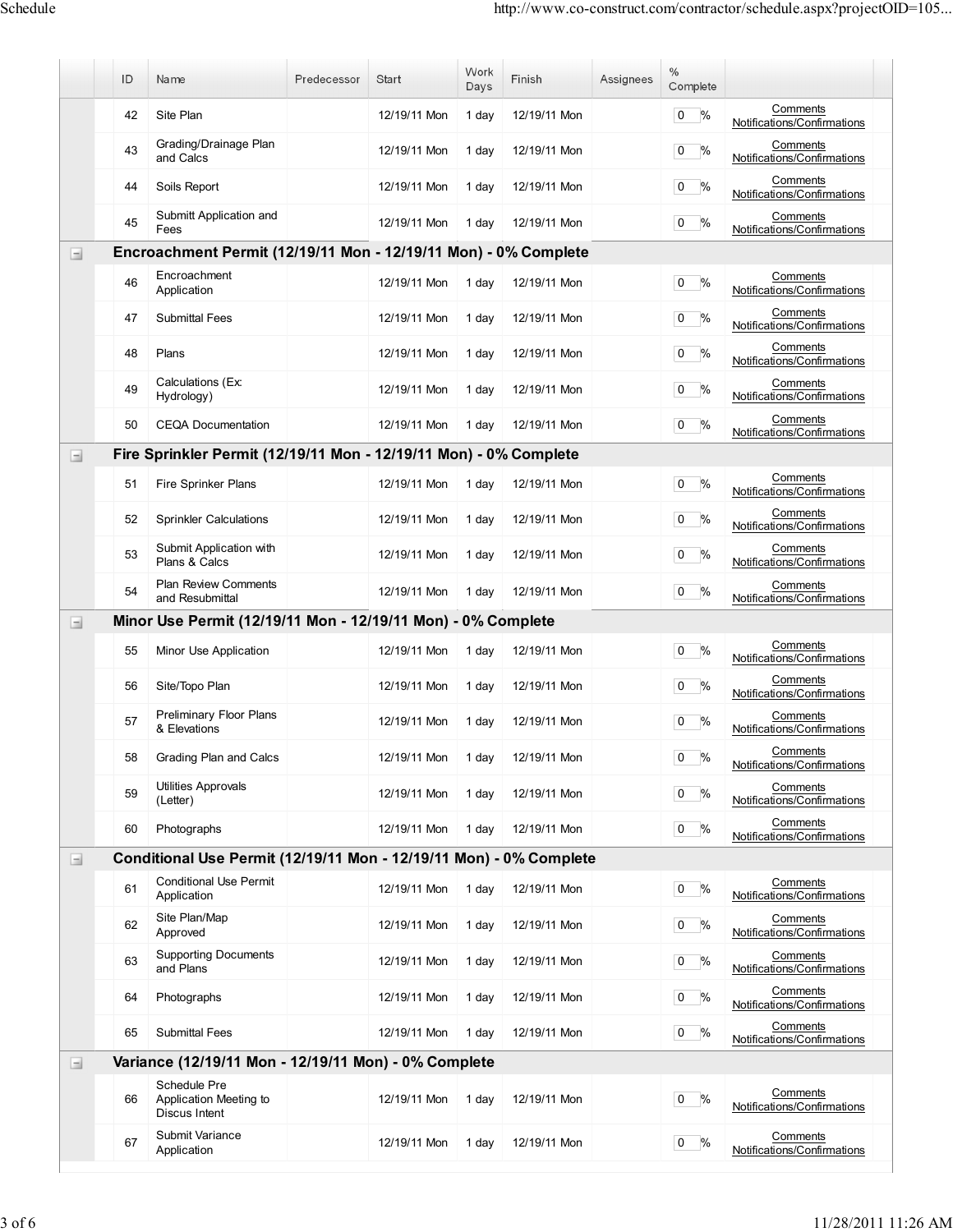|                                       | ID                                                             | Name                                                      | Predecessor | Start        | Work<br>Days | Finish       | Assignees | $\%$<br>Complete                |                                         |  |  |
|---------------------------------------|----------------------------------------------------------------|-----------------------------------------------------------|-------------|--------------|--------------|--------------|-----------|---------------------------------|-----------------------------------------|--|--|
|                                       | 68                                                             | <b>Supporting Documents</b><br>and Plans                  |             | 12/19/11 Mon | 1 day        | 12/19/11 Mon |           | $\overline{0}$<br>%             | Comments<br>Notifications/Confirmations |  |  |
| $\Box$                                | Subcontractor Bids (12/19/11 Mon - 12/19/11 Mon) - 0% Complete |                                                           |             |              |              |              |           |                                 |                                         |  |  |
|                                       | 69                                                             | Subcontractor Bids                                        |             | 12/19/11 Mon | 1 day        | 12/19/11 Mon |           | $\overline{0}$<br>%             | Comments<br>Notifications/Confirmations |  |  |
| $\Box$                                |                                                                | Excavation (12/20/11 Tue - 01/02/12 Mon) - 0% Complete    |             |              |              |              |           |                                 |                                         |  |  |
|                                       | 70                                                             | Locate Underground<br>Utilities -<br>(800) 227-2600       | 69          | 12/20/11 Tue | 1 day        | 12/20/11 Tue |           | $\frac{0}{0}$<br>$\overline{0}$ | Comments<br>Notifications/Confirmations |  |  |
|                                       | 71                                                             | Verify Property Lines<br>and Elevations With<br>Sub       | 70          | 12/21/11 Wed | 1 day        | 12/21/11 Wed |           | %<br>0                          | Comments<br>Notifications/Confirmations |  |  |
|                                       | 72                                                             | Layout Overex Area<br>With Sub or Engineer                | 71          | 12/22/11 Thu | 1 day        | 12/22/11 Thu |           | %<br>$\overline{0}$             | Comments<br>Notifications/Confirmations |  |  |
|                                       | 73                                                             | Provide Water to Site -<br>Hydrant Meter or<br>Sprinklers | 72          | 12/23/11 Fri | 1 day        | 12/23/11 Fri |           | $\overline{0}$<br>%             | Comments<br>Notifications/Confirmations |  |  |
|                                       | 74                                                             | Excavate Hole                                             | 73          | 12/26/11 Mon | 1 day        | 12/26/11 Mon |           | %<br>$\overline{0}$             | Comments<br>Notifications/Confirmations |  |  |
|                                       | 75                                                             | County to Inspect<br><b>Bottom</b>                        | 74          | 12/27/11 Tue | 1 day        | 12/27/11 Tue |           | %<br>0                          | Comments<br>Notifications/Confirmations |  |  |
|                                       | 76                                                             | Recompact Hole                                            | 75          | 12/28/11 Wed | 1 day        | 12/28/11 Wed |           | $\frac{0}{0}$<br>$\overline{0}$ | Comments<br>Notifications/Confirmations |  |  |
|                                       | 77                                                             | <b>Compaction Tests</b><br>Every 12"- Soils Lab           | 76          | 12/29/11 Thu | 1 day        | 12/29/11 Thu |           | $\overline{0}$<br>%             | Comments<br>Notifications/Confirmations |  |  |
|                                       | 78                                                             | Verify Rough Grade<br>Holdback on<br>Foundation Plan      | 77          | 12/30/11 Fri | 1 day        | 12/30/11 Fri |           | $\overline{0}$<br>$\frac{1}{2}$ | Comments<br>Notifications/Confirmations |  |  |
|                                       | 79                                                             | Pad Certification - Soils<br>Lab                          | 78          | 01/02/12 Mon | 1 day        | 01/02/12 Mon |           | %<br>0                          | Comments<br>Notifications/Confirmations |  |  |
| $\begin{array}{c} \hline \end{array}$ |                                                                | Foundation (01/03/12 Tue - 01/18/12 Wed) - 0% Complete    |             |              |              |              |           |                                 |                                         |  |  |
|                                       | 80                                                             | Dig Footings                                              | 79          | 01/03/12 Tue | 1 day        | 01/03/12 Tue |           | $\frac{0}{0}$<br>$\overline{0}$ | Comments<br>Notifications/Confirmations |  |  |
|                                       | 81                                                             | Footing Inspection -<br>Soils Lab                         | 80          | 01/04/12 Wed | 1 day        | 01/04/12 Wed |           | $\overline{0}$<br>%             | Comments<br>Notifications/Confirmations |  |  |
|                                       | 82                                                             | Set Forms                                                 | 81          | 01/05/12 Thu | 1 day        | 01/05/12 Thu |           | $0$ %                           | Comments<br>Notifications/Confirmations |  |  |
|                                       | 83                                                             | Plumbing Ground Work                                      | 82          | 01/06/12 Fri | 1 day        | 01/06/12 Fri |           | $0\frac{9}{6}$                  | Comments<br>Notifications/Confirmations |  |  |
|                                       | 84                                                             | <b>Electrical Ground Work</b>                             | 83          | 01/09/12 Mon | 1 day        | 01/09/12 Mon |           | $0\frac{9}{6}$                  | Comments<br>Notifications/Confirmations |  |  |
|                                       | 85                                                             | Ground Plumb<br>Inspection                                | 84          | 01/10/12 Tue | 1 day        | 01/10/12 Tue |           | %<br>$\overline{0}$             | Comments<br>Notifications/Confirmations |  |  |
|                                       | 86                                                             | Place Footing Rebar                                       | 85          | 01/11/12 Wed | 1 day        | 01/11/12 Wed |           | %<br>$\overline{0}$             | Comments<br>Notifications/Confirmations |  |  |
|                                       | 87                                                             | Place Holdowns                                            | 86          | 01/12/12 Thu | 1 day        | 01/12/12 Thu |           | %<br>$\overline{0}$             | Comments<br>Notifications/Confirmations |  |  |
|                                       | 88                                                             | Footing Inspection -<br>County                            | 87          | 01/13/12 Fri | 1 day        | 01/13/12 Fri |           | %<br>$\overline{0}$             | Comments<br>Notifications/Confirmations |  |  |
|                                       | 89                                                             | Pour Footings                                             | 88          | 01/16/12 Mon | 1 day        | 01/16/12 Mon |           | %<br>$\overline{0}$             | Comments<br>Notifications/Confirmations |  |  |
|                                       | 90                                                             | Place Slab Rebar                                          | 89          | 01/17/12 Tue | 1 day        | 01/17/12 Tue |           | $\%$<br>$\overline{0}$          | Comments<br>Notifications/Confirmations |  |  |
|                                       | 91                                                             | Pour Slab                                                 | 90          | 01/18/12 Wed | 1 day        | 01/18/12 Wed |           | $\frac{9}{6}$<br>$\overline{0}$ | Comments<br>Notifications/Confirmations |  |  |
| $\blacksquare$                        |                                                                | Framing (01/19/12 Thu - 02/02/12 Thu) - 0% Complete       |             |              |              |              |           |                                 |                                         |  |  |
|                                       | 92                                                             | Identify Long-Lead<br>Items                               | 91          | 01/19/12 Thu | 1 day        | 01/19/12 Thu |           | $\overline{0}$<br>$\frac{1}{2}$ | Comments<br>Notifications/Confirmations |  |  |

 $\overline{\phantom{a}}$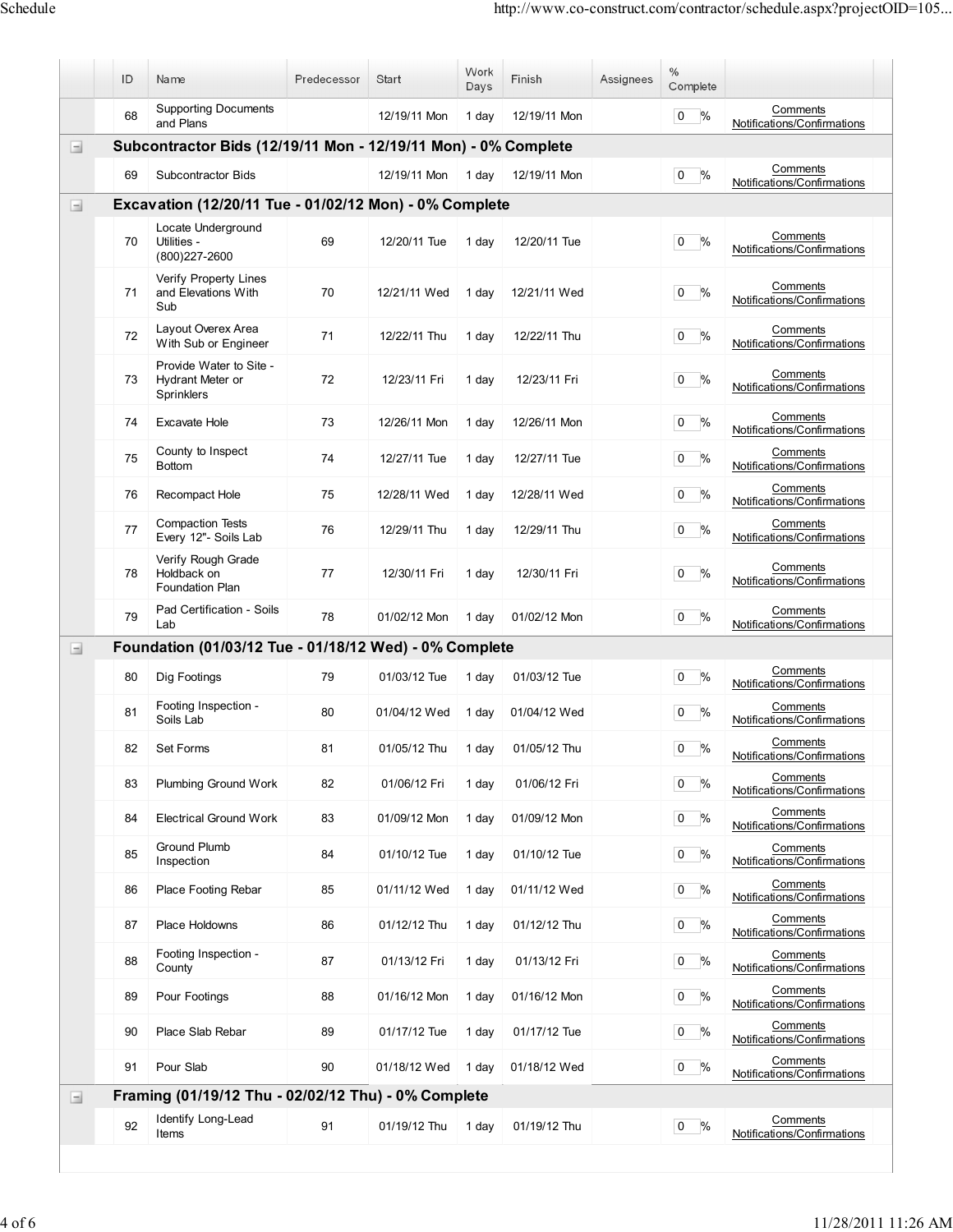|                                       | ID  | Name                                                     | Predecessor | Start        | Work<br>Days | Finish       | Assignees | $\%$<br>Complete                |                                         |
|---------------------------------------|-----|----------------------------------------------------------|-------------|--------------|--------------|--------------|-----------|---------------------------------|-----------------------------------------|
|                                       | 93  | Framing Takeoff                                          | 92          | 01/20/12 Fri | 1 day        | 01/20/12 Fri |           | $\overline{0}$<br>%             | Comments<br>Notifications/Confirmations |
|                                       | 94  | Framing - Snap, Plate<br>and Detail                      | 93          | 01/23/12 Mon | 1 day        | 01/23/12 Mon |           | %<br>$\overline{0}$             | Comments<br>Notifications/Confirmations |
|                                       | 95  | Framing - Build Walls                                    | 94          | 01/24/12 Tue | 1 day        | 01/24/12 Tue |           | $\overline{0}$<br>%             | Comments<br>Notifications/Confirmations |
|                                       | 96  | Framing - Rolls Trusses                                  | 95          | 01/25/12 Wed | 1 day        | 01/25/12 Wed |           | %<br>$\overline{0}$             | Comments<br>Notifications/Confirmations |
|                                       | 97  | Framing - Fascia and<br>Starterboard                     | 96          | 01/26/12 Thu | 1 day        | 01/26/12 Thu |           | $\%$<br>$\mathbf{0}$            | Comments<br>Notifications/Confirmations |
|                                       | 98  | Framing - Sheating<br>Inspection: Roof and<br>Shear      | 97          | 01/27/12 Fri | 1 day        | 01/27/12 Fri |           | %<br>0                          | Comments<br>Notifications/Confirmations |
|                                       | 99  | Framing - Custom<br>Interior                             | 98          | 01/30/12 Mon | 1 day        | 01/30/12 Mon |           | $0\frac{9}{6}$                  | Comments<br>Notifications/Confirmations |
|                                       | 100 | Framing - Pick Up                                        | 99          | 01/31/12 Tue | 1 day        | 01/31/12 Tue |           | $0\frac{9}{6}$                  | Comments<br>Notifications/Confirmations |
|                                       | 101 | Window Installation                                      | 100         | 02/01/12 Wed | 1 day        | 02/01/12 Wed |           | $\%$<br>$\overline{0}$          | Comments<br>Notifications/Confirmations |
|                                       | 102 | <b>Exterior Door</b><br>Installation                     | 101         | 02/02/12 Thu | 1 day        | 02/02/12 Thu |           | %<br>$\mathbf{0}$               | Comments<br>Notifications/Confirmations |
| $\begin{array}{c} \hline \end{array}$ |     | Rough Trades (02/03/12 Fri - 02/17/12 Fri) - 0% Complete |             |              |              |              |           |                                 |                                         |
|                                       | 103 | Plumbing - Rough In:<br>Waste, Water, Gas                | 102         | 02/03/12 Fri | 1 day        | 02/03/12 Fri |           | $\frac{0}{6}$<br>$\overline{0}$ | Comments<br>Notifications/Confirmations |
|                                       | 104 | Electrical - Rough In                                    | 103         | 02/06/12 Mon | 1 day        | 02/06/12 Mon |           | $\%$<br>$\mathbf{0}$            | Comments<br>Notifications/Confirmations |
|                                       | 105 | HVAC - Rough In                                          | 104         | 02/07/12 Tue | 1 day        | 02/07/12 Tue |           | %<br>$\overline{0}$             | Comments<br>Notifications/Confirmations |
|                                       | 106 | Fireplaces - Rough In                                    | 105         | 02/08/12 Wed | 1 day        | 02/08/12 Wed |           | $0 \frac{9}{6}$                 | Comments<br>Notifications/Confirmations |
|                                       | 107 | Rough Inspection                                         | 106         | 02/09/12 Thu | 1 day        | 02/09/12 Thu |           | %<br>$\overline{0}$             | Comments<br>Notifications/Confirmations |
|                                       | 108 | <b>Sheet Metal</b>                                       | 107         | 02/10/12 Fri | 1 day        | 02/10/12 Fri |           | $\%$<br>$\mathbf{0}$            | Comments<br>Notifications/Confirmations |
|                                       | 109 | Roof - Dry In                                            | 108         | 02/13/12 Mon | 1 day        | 02/13/12 Mon |           | $\%$<br>0                       | Comments<br>Notifications/Confirmations |
|                                       | 110 | Stucco - Lathe                                           | 109         | 02/14/12 Tue | 1 day        | 02/14/12 Tue |           | $0 \frac{9}{6}$                 | Comments<br>Notifications/Confirmations |
|                                       | 111 | Insulation                                               | 110         | 02/15/12 Wed | 1 day        | 02/15/12 Wed |           | $0\frac{9}{6}$                  | Comments<br>Notifications/Confirmations |
|                                       | 112 | Interior Shear Walls -<br>Inspect                        | 111         | 02/16/12 Thu | 1 day        | 02/16/12 Thu |           | $0 \frac{9}{6}$                 | Comments<br>Notifications/Confirmations |
|                                       | 113 | Stucco - Scratch Coat                                    | 112         | 02/17/12 Fri | 1 day        | 02/17/12 Fri |           | $0\frac{9}{6}$                  | Comments<br>Notifications/Confirmations |
| $\begin{array}{c} \hline \end{array}$ |     | Drywall (02/20/12 Mon - 03/02/12 Fri) - 0% Complete      |             |              |              |              |           |                                 |                                         |
|                                       | 114 | Drywall - Hang                                           | 113         | 02/20/12 Mon | 1 day        | 02/20/12 Mon |           | %<br>$\overline{0}$             | Comments<br>Notifications/Confirmations |
|                                       | 115 | Drywall - Tape                                           | 114         | 02/21/12 Tue | 1 day        | 02/21/12 Tue |           | $0\frac{9}{6}$                  | Comments<br>Notifications/Confirmations |
|                                       | 116 | Drywall - Top Coat                                       | 115         | 02/22/12 Wed | 1 day        | 02/22/12 Wed |           | $0\%$                           | Comments<br>Notifications/Confirmations |
|                                       | 117 | Drywall - Skim Coat                                      | 116         | 02/23/12 Thu | 1 day        | 02/23/12 Thu |           | $0 \frac{9}{6}$                 | Comments<br>Notifications/Confirmations |
|                                       | 118 | Drywall - Prep Coat                                      | 117         | 02/24/12 Fri | 1 day        | 02/24/12 Fri |           | $0\%$                           | Comments<br>Notifications/Confirmations |
|                                       | 119 | Drywall - Texture                                        | 118         | 02/27/12 Mon | 1 day        | 02/27/12 Mon |           | $0\frac{9}{6}$                  | Comments<br>Notifications/Confirmations |
|                                       | 120 | Drywall - Sand                                           | 119         | 02/28/12 Tue | 1 day        | 02/28/12 Tue |           | $0\frac{9}{6}$                  | Comments<br>Notifications/Confirmations |